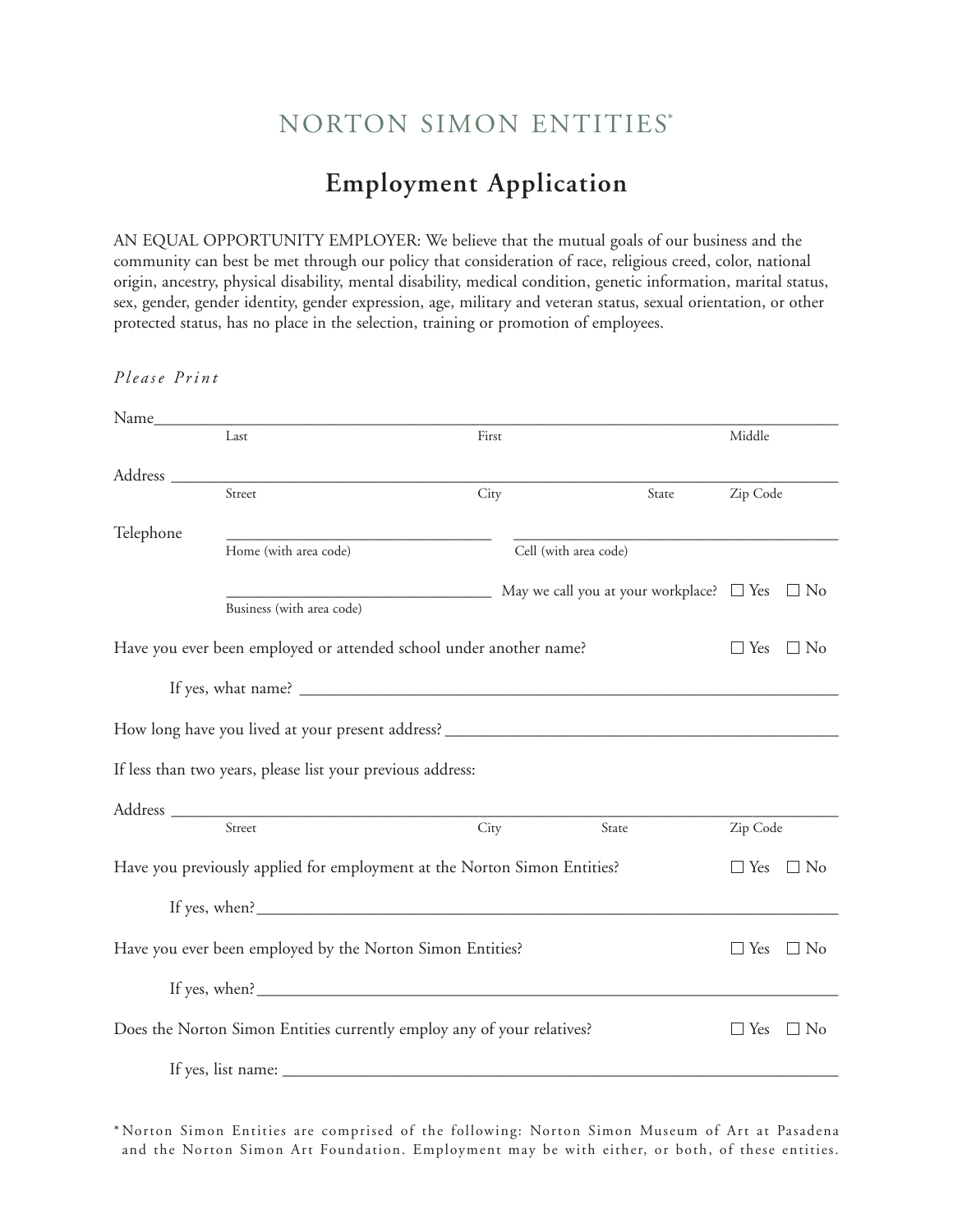### **POSITION**

Position applying for \_\_\_\_\_\_\_\_\_\_\_\_\_\_\_\_\_\_\_\_\_\_\_\_\_\_\_\_\_\_\_\_\_\_\_\_\_\_\_\_\_\_\_\_\_\_\_\_\_\_\_\_\_\_\_\_\_\_\_\_\_\_\_\_\_\_\_\_

Date available to begin employment \_\_\_\_\_\_\_\_\_\_\_\_\_\_\_\_\_\_\_\_\_\_\_\_\_\_\_\_\_\_\_\_\_\_\_\_\_\_\_\_\_\_\_\_\_\_\_\_\_\_\_\_\_\_\_\_

Earnings expected \$\_\_\_\_\_\_\_\_\_\_\_\_\_\_\_\_\_\_\_\_\_\_\_\_\_\_\_\_\_\_\_\_\_

## **OTHER**

Drivers license number/state \_\_\_\_\_\_\_\_\_\_\_\_\_\_\_\_\_\_\_\_\_\_\_\_\_\_\_\_\_\_\_\_\_\_\_\_\_\_\_\_\_\_\_\_\_\_\_\_\_\_\_\_\_\_\_\_\_\_\_\_\_\_

Have you ever been discharged, asked to resign, or otherwise been involuntarily terminated from any job?

| Yes | 'N<br>◡ | TPC<br>evn!a<br> |  |
|-----|---------|------------------|--|
|-----|---------|------------------|--|

\_\_\_\_\_\_\_\_\_\_\_\_\_\_\_\_\_\_\_\_\_\_\_\_\_\_\_\_\_\_\_\_\_\_\_\_\_\_\_\_\_\_\_\_\_\_\_\_\_\_\_\_\_\_\_\_\_\_\_\_\_\_\_\_\_\_\_\_\_\_\_\_\_\_\_\_\_\_\_\_\_\_\_\_

#### **EDUCATION**

*It is against the Age Discrimination in Employment Act of 1967 to discriminate against an applicant for employment on the basis of age.*

| High School                                    | City, State |       | Graduate<br>(yes/no) | Date |                        | # of years completed   |
|------------------------------------------------|-------------|-------|----------------------|------|------------------------|------------------------|
|                                                |             |       |                      |      |                        |                        |
| College/University<br>Military or Trade School | City, State | Major | Graduate<br>(yes/no) | Date | # of years<br>attended | Degree/<br>Certificate |
|                                                |             |       |                      |      |                        |                        |
|                                                |             |       |                      |      |                        |                        |
|                                                |             |       |                      |      |                        |                        |
|                                                |             |       |                      |      |                        |                        |

## **U. S. M IL ITARY EXPERIENCE**

| Years of Service | Reserve Status |
|------------------|----------------|
|                  |                |
|                  |                |
|                  |                |
|                  |                |
|                  |                |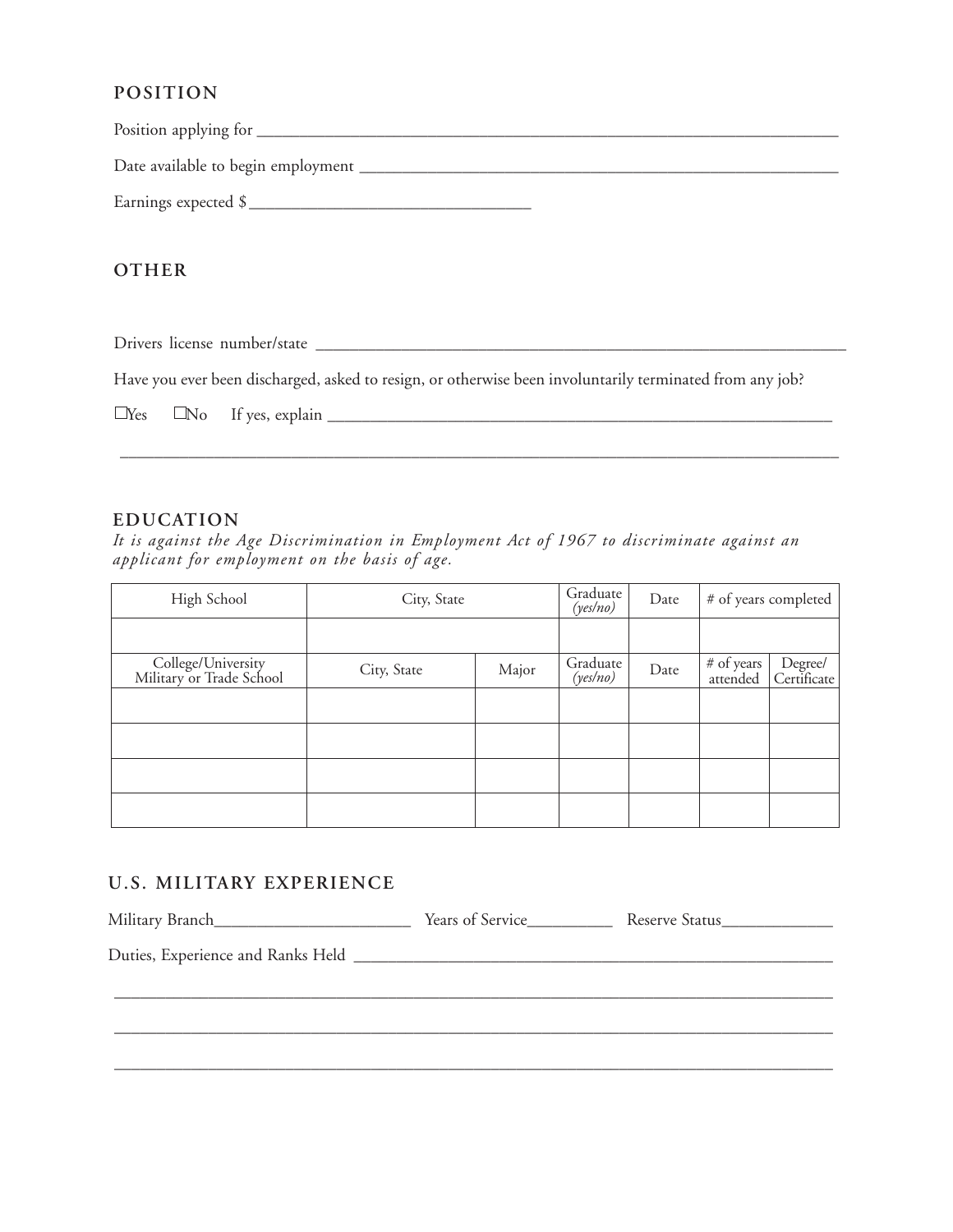#### **WORK EXPERIENCE**

*Begin with the most recent position; account for all time whether employed or not.*

| Company/Organization                          |                      |      |                    |      |
|-----------------------------------------------|----------------------|------|--------------------|------|
| Address                                       |                      |      |                    |      |
| Telephone                                     |                      |      |                    |      |
| Supervisor's Name & Title                     |                      |      |                    |      |
| Employed                                      | <b>FROM</b><br>Month | Year | <b>TO</b><br>Month | Year |
| Title                                         |                      |      |                    |      |
| Duties                                        |                      |      |                    |      |
| Reason for leaving or<br>considering a change |                      |      |                    |      |

| Company/Organization                          |                      |      |                    |      |  |
|-----------------------------------------------|----------------------|------|--------------------|------|--|
| Address                                       |                      |      |                    |      |  |
| Telephone                                     |                      |      |                    |      |  |
| Supervisor's Name & Title                     |                      |      |                    |      |  |
| Employed                                      | <b>FROM</b><br>Month | Year | <b>TO</b><br>Month | Year |  |
| Title                                         |                      |      |                    |      |  |
| Duties                                        |                      |      |                    |      |  |
| Reason for leaving or<br>considering a change |                      |      |                    |      |  |

| Company/Organization                          |                      |      |                    |      |
|-----------------------------------------------|----------------------|------|--------------------|------|
| Address                                       |                      |      |                    |      |
| Telephone                                     |                      |      |                    |      |
| Supervisor's Name & Title                     |                      |      |                    |      |
| Employed                                      | <b>FROM</b><br>Month | Year | <b>TO</b><br>Month | Year |
| Title                                         |                      |      |                    |      |
| Duties                                        |                      |      |                    |      |
| Reason for leaving or<br>considering a change |                      |      |                    |      |

May we contact the employers listed above?  $\Box$  Yes  $\Box$  No If no, indicate which one(s) you do not wish us to contact:

\_\_\_\_\_\_\_\_\_\_\_\_\_\_\_\_\_\_\_\_\_\_\_\_\_\_\_\_\_\_\_\_\_\_\_\_\_\_\_\_\_\_\_\_\_\_\_\_\_\_\_\_\_\_\_\_\_\_\_\_\_\_\_\_\_\_\_\_\_\_\_\_\_\_\_\_\_